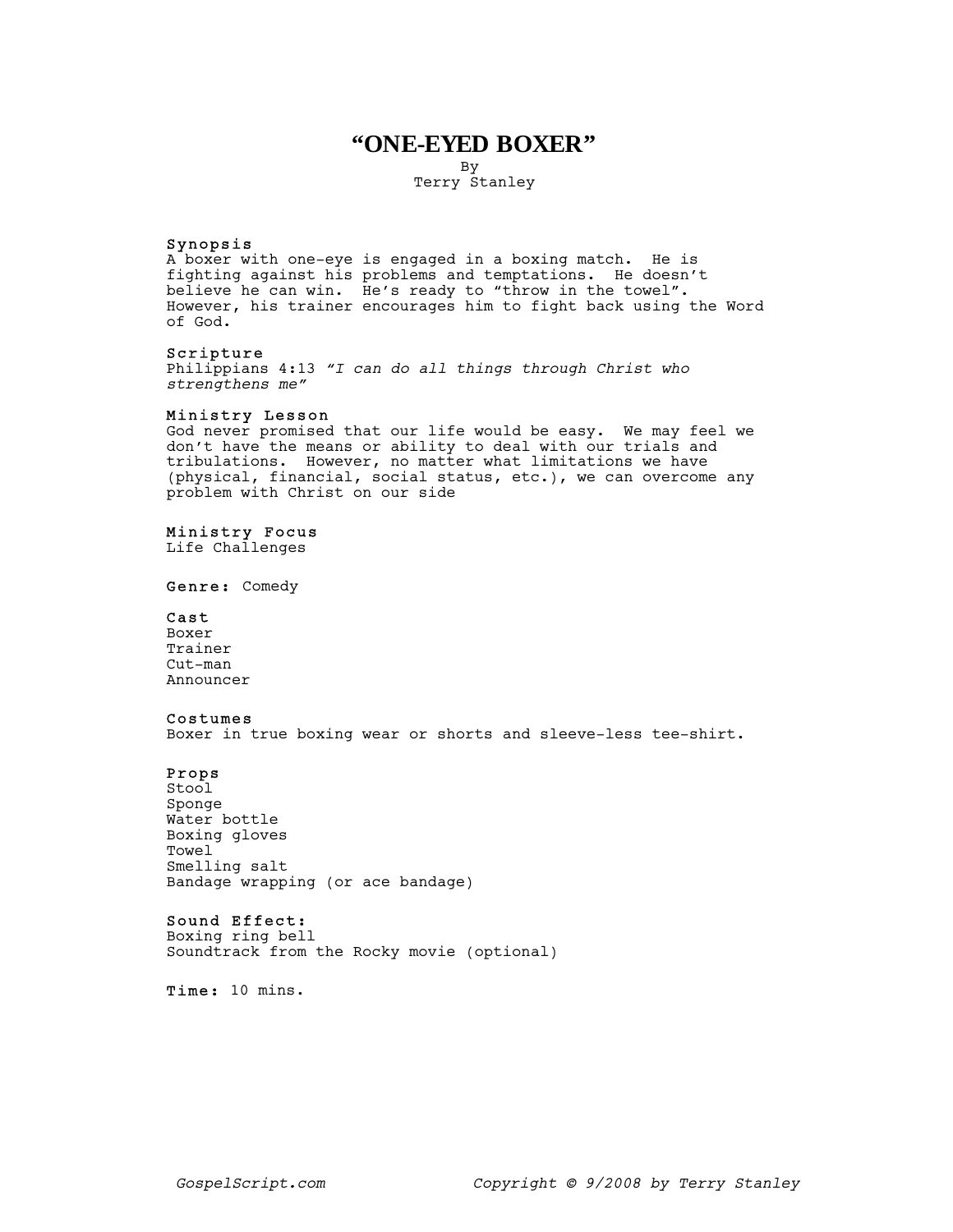#### "ONE-EYED BOXER"

INT. BOXING RING

SOUND EFFECT: BOXING RING BELL

THE TRAINER AND CUT-MAN ENTER. THEY DRAG THE SEMI-CONSCIOUS FIGHTER (RAY) BACK TO THE CORNER OF THE RING (CENTER STAGE). ANNOUNCER SPEAKS AS TRAINER ENTERS.

#### ANNOUNCER

Ladies and Gentlemen, what a fight! What a fight! This is the end of the 8th round between Sugar Ray Johnson and Life. Only 2 rounds to go. Let's go to the challenger's corner.

ANNOUNCER SITS DOWN.

## TRAINER

Get the stool.

CUT-MAN GRABS STOOL AND A WATER BUCKET.

Let's sit him down.

BOXER FLOPS DOWN ON THE STOOL. TRAINER TRIES, UNSUCCESSFULLY, TO REVIVE HIM

Give him the smelling salt.

CUT-MAN WAVES SMELLING SALT UNDER THE NOSE OF THE BOXER. THE BOXER JUMPS UP AND STARTS SWINGING.

(calms Boxer down) Ray...Ray, the round

is over.

CUT-MAN SPONGES RAY DOWN AND RUGS HIS ARMS AND SHOULDERS WHILE THE TRAINER SPEAKS WITH RAY.

#### RAY

(still dazed) Did I win?

# TRAINER

No, you were saved by the bell. We had to drag you back to the corner. (beat) Ray, we got two more rounds to go.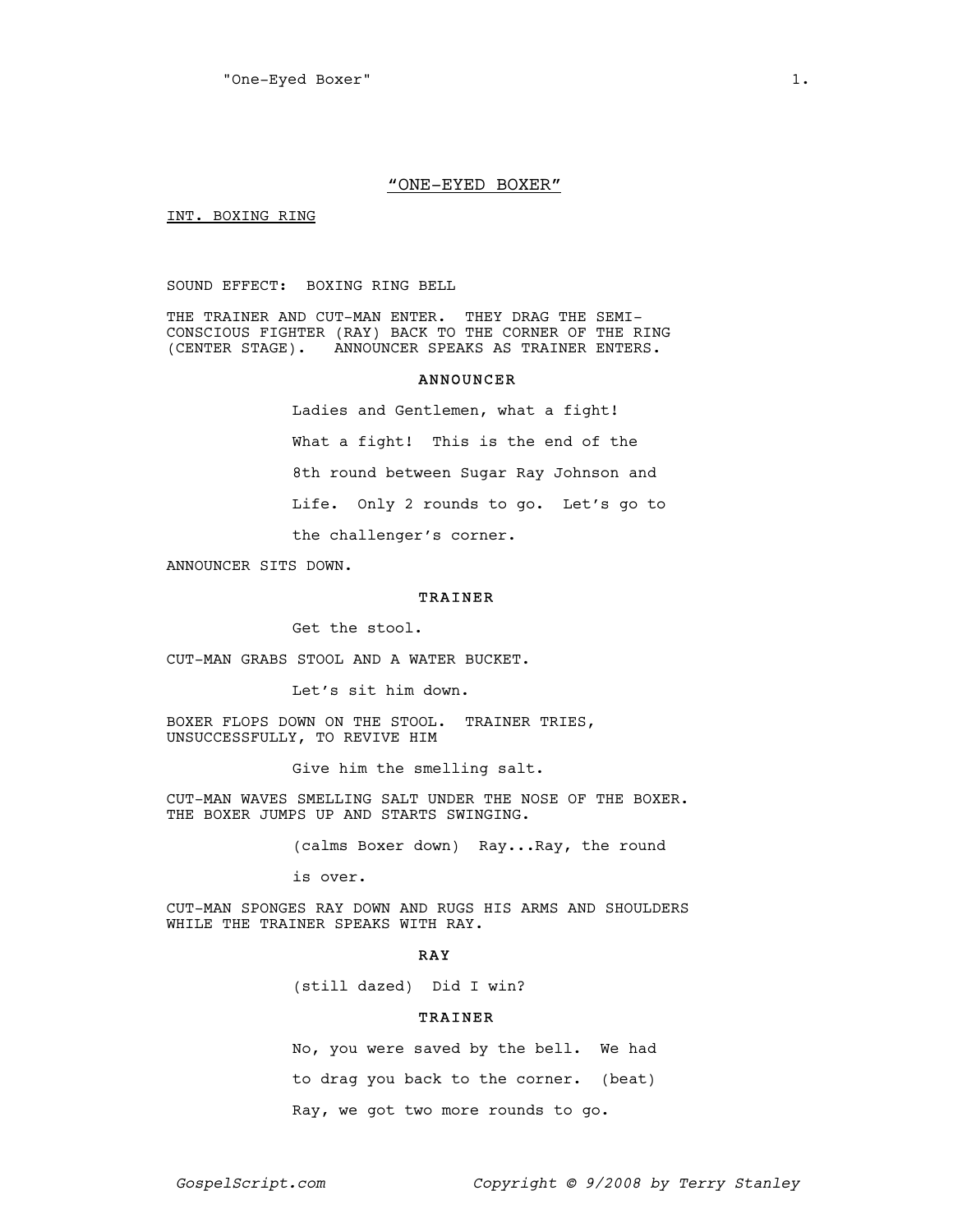#### TRAINER (cont'd)

Life is really beating up on you but you can do it.

## RAY

I...I can't hold on. Life is too rough. I can't even see what's comin' at me. I only got one-eye.

## TRAINER

Stop making excuses! Just use the good eye God gave you.

#### RAY

I can't.. (Ray shouts out "Adrian" mimicking the movie Rocky).

## TRAINER

(grabs Ray's shoulder) Ray, pull yourself together! This isn't a movie. Look, don't let the problems of life beat you up. You're stronger than them.

## RAY

Yeah, but there are a lot of them and only one of me.

## TRAINER

That's life! Problems don't come one at a time. They like to gang up on you. Look protect yourself and just keep bunching.

#### SOUND EFFECT: BOXING BELL

RAY (VERY SCARED) GOES BACK INTO THE RING (EXITS STAGE)

## SOUND EFFECT: CHEERING CROWD

THE TRAINER AND CUT-MAN PANTOMIME THEY ARE WATCHING THE ACTION...BOBBING, WEAVING, BOXING. THE TRAINER SHOUTS INSTRUCTIONS...JAB, JAB, KEEP MOVING, ETC.

SOUND EFFECT: BOXING BELL (NOTE: RING AFTER ABOUT 30 SECONDS. THIS IS A SKETCH AND NOT A REAL 3-MIN ROUND FIGHT)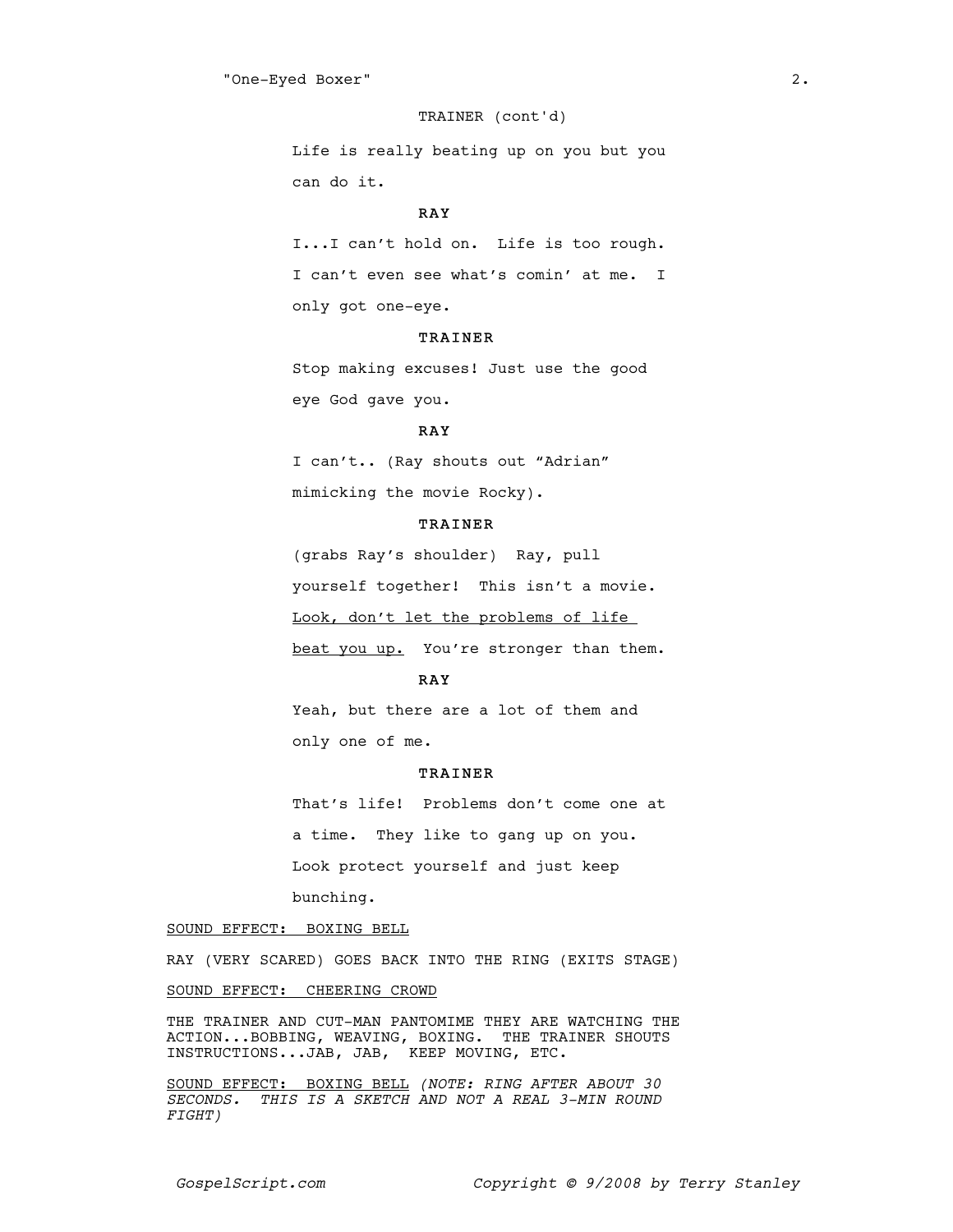AFTER BELL RINGS, RAY RE-ENTERS. HE STUMBLES BACK TOWARD THE CORNER. THE CUT-MAN RUNS OVER TO HELP RAY TO THE STOOL. RAY IS EXHAUSTED

### TRAINER

Sit him down. (Gets Ray's attention) That's good Ray. You got knock down 9 times, but you got back up.

# RAY

(Touch his head) I think my head is

bleeding.

#### TRAINER

Don't worry about that Ray. We got the best cut-man in the business. (to cut-

man) Bandage him up.

THE CUT-MAN WRAPS A BANDAGE AROUND RAY'S HEAD WHILE THE TRAINER COACHES RAY. (NOTE: WRAP UP THE BOXER TO MAKE HIM LOOK FUNNY...THIS IS A COMEDY SKETCH)

# TRAINER

Now Ray, this is the last round. You have to KNOCK OUT your problems to win this fight!

## RAY

I can't do it. (grabs towel) Can we throw in the towel?

#### TRAINER

(grabs towel from Ray) No, we're not giving up.

#### RAY

(complaining) But my problems are to big. Did you see my Bills? First my rent bill punched me in the face, then my electric bill hit me in the gut. How am I gonna fight against them?